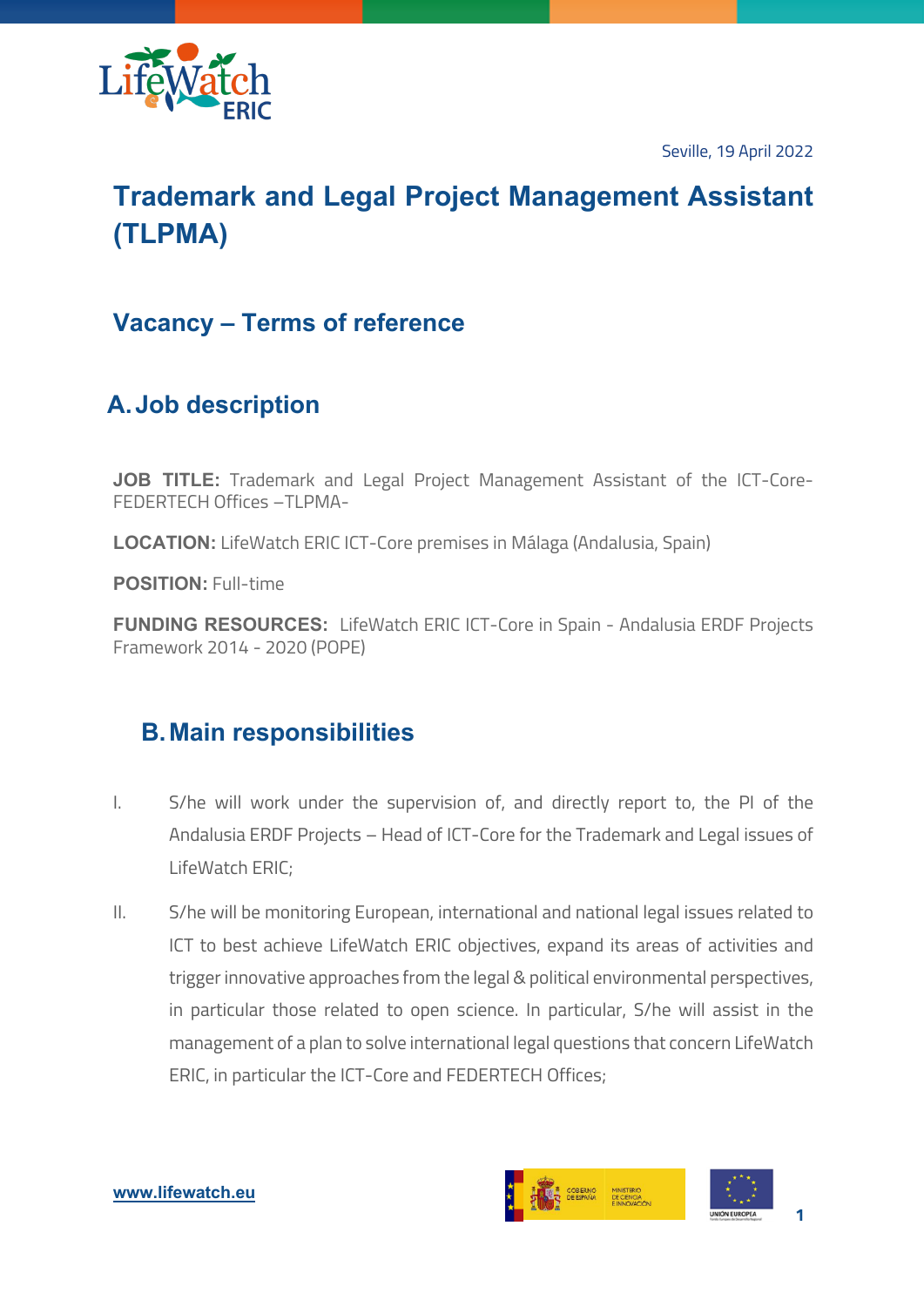

- III. S/he will support in analysing the ecosystem services international legal framework, in particular those related to products and services;
- IV. S/he will analyse the legal options to develop existing and new trademarks, "branding" of products & services released by LifeWatch ERIC on an international scheme. In particular, S/he will provide support in the elaboration of a Legal Brand Product Strategic Plan to achieve the fixed goals;
- V. S/he will make reports and forecasts as requested. In particular, s/he will support/coordinate the elaboration and continuous update of Spain Common Facility In-Kind Contributions.

### **C. The ideal candidate should meet the following requirements:**

- **•** University degree or equivalent qualifications in Law;
- A Master's degree in International Commerce and Business is also compulsory;
- § 3 years of accredited professional experience in charge of export/import, at international level;
- § 3 years of proven experience on tasks related to international logistics and management assurance;
- **Experience in liaising with customers, stakeholders and other Public Relationships** activities (experience in a Communications Department will be highly considered);
- Excellence in writing and editing, as well as spoken fluency in English (C1/C2 level);
- Excellence in writing and editing, as well as spoken fluency in Spanish (C1/C2 level);
- **•** Proven organisation and analitical skills, capable of working in teams and to tight deadlines, in international environments and in multi-language contexts;
- Be available to travel abroad according to the specific working needs of this position;
- **High-standard work ethic.**

#### **ASSETS**

#### SOBIERNO MINISTERIO<br>DE CIENCIA<br>E INNOVACIÓ **2**

#### **www.lifewatch.eu**